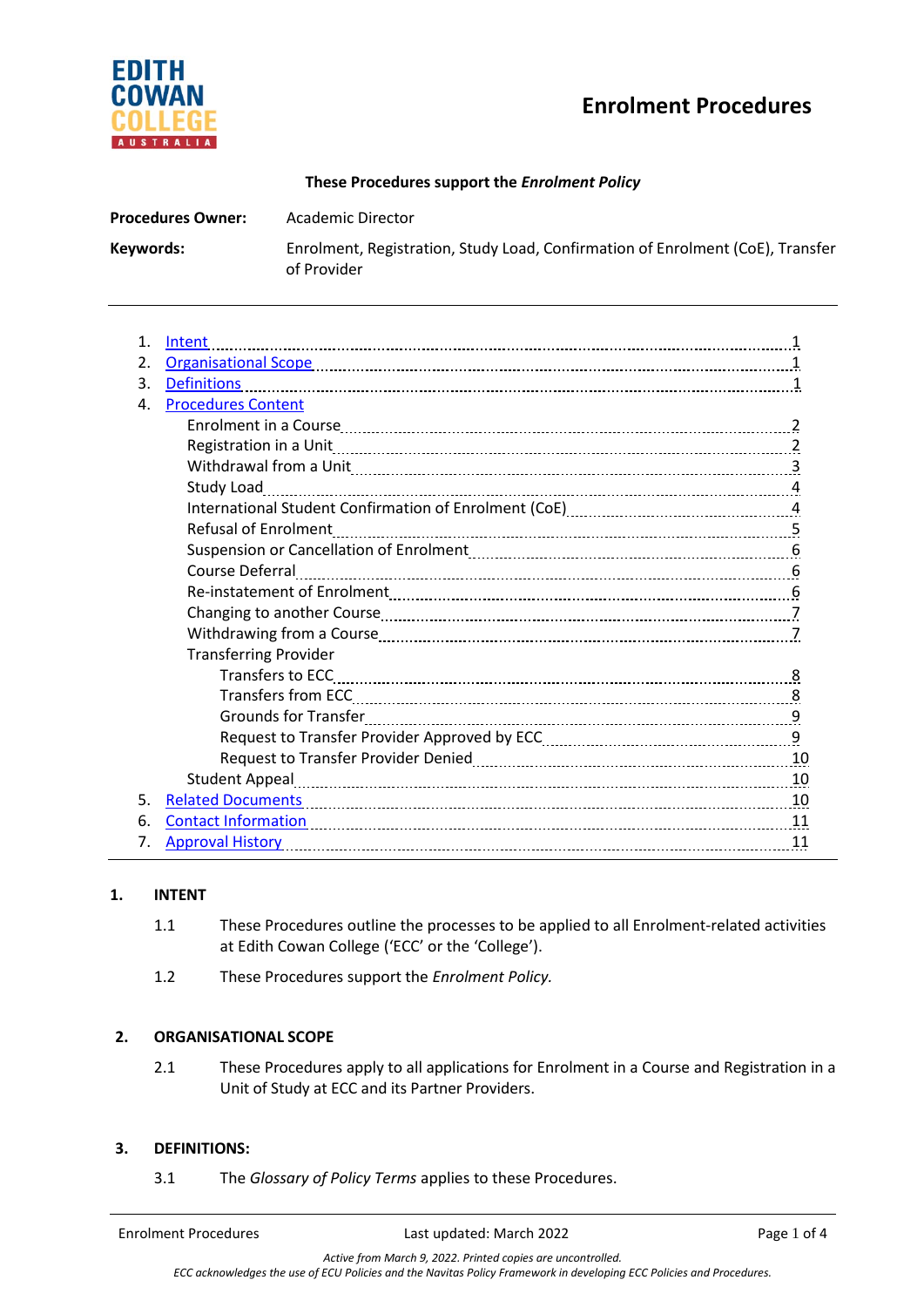

#### **4. PROCEDURES CONTENT:**

#### **Enrolment in a Course**

- 4.1 Subject to the directions of the Board of Directors and the Academic Council, Student and Academic Services may specify the procedures, forms and opening and closing dates, for each period during which Students may Enrol in Courses.
- 4.2 Students are required to communicate with ECC in writing about changing their Course Enrolment.
- 4.3 A Student will not be Enrolled in more than one Course at the same time except with the prior written approval of the Academic Director.
- 4.4 Subject to any Student Appeal rights, a Student will continue to be Enrolled until the date the Student:
	- a) completes their Course, as determined by the Board of Examiners;
	- b) with the requisite approval, Withdraws from a Course;
	- c) is Excluded, Expelled, or has all of their Unit Registrations Cancelled; or
	- d) allows their Course Enrolment to lapse:
		- i. without providing notice under Clauses 4.52-4.57 to Withdraw; or
		- ii. without obtaining approval under Clause 4.44 to Defer.
- 4.5 Notwithstanding any other Clause, a Student will not obtain Credit towards the completion of a Course during any period between an event in Clauses 4.75-4.77 occurring (Student Appeal) and the Student being re-Enrolled.
- 4.6 Students are required to communicate with ECC in writing about adding or changing their Enrolment.
- 4.7 Students are required to Register in the correct Units for their Course as outlined in the Student Portal and in the relevant Course planners or as advised by the appropriate Staff.

#### **Registration in a Unit**

- 4.8 Subject to the directions of the Board of Directors and the Academic Council, Student and Academic Services may specify the procedures, forms and opening and closing dates, for each period during which Students may Register in Units.
- 4.9 All Students will submit a valid Registration for each Study Period by the specified due date.
- 4.10 New Students must Register for Units by the Friday of Week Two; however, this does not apply to Diploma of Health Science Nursing Stream Students – see Clause 4.11.
- 4.11 Returning Students and new Diploma of Health Science Nursing Stream Students must Register before Week One. Returning Students who Register after close of business on Friday before Week One may be charged a late Registration fee.
- 4.12 ECC may reject a Unit Registration that is attempted after the due date.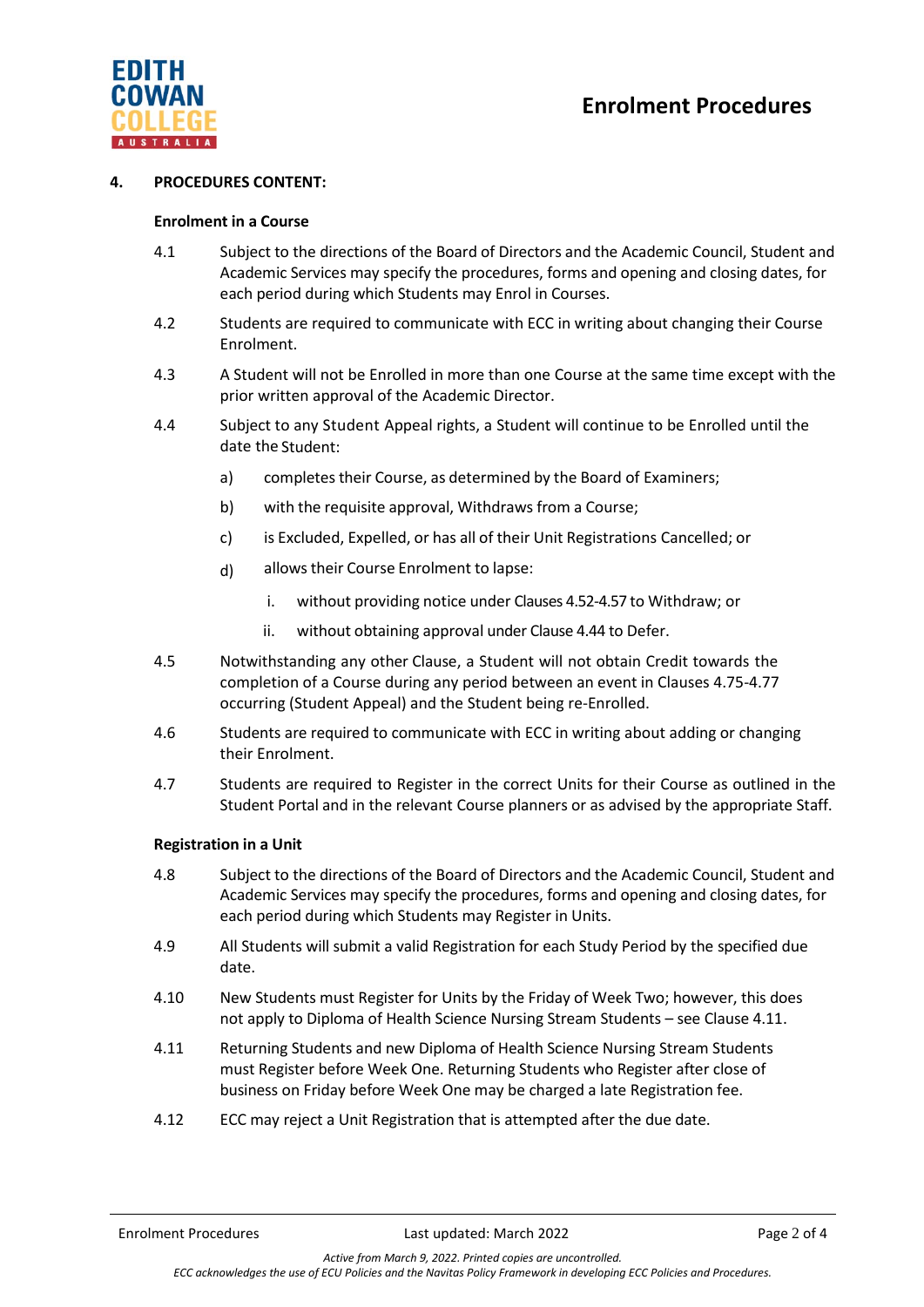



- 4.13 Subject to Clauses 4.35-4.37 (Refusal of Enrolment), a Student is deemed to be Registered in a Unit if the Academic Director is satisfied that:
	- a) the Student has applied to be Registered in the time and manner specified by the Academic Director;
	- b) the Unit constitutes part of the Course requirements, unless the Student has written approval of the Academic Director to Register in a Unit outside of their current Course;
	- c) any specified Pre-requisite, Co-requisite, and Unit requirements have been met, unless a Student has written approval to waive the requirements from the Academic Director;
	- d) all prescribed costs and charges have been paid by the due date(s);
	- e) the Student's Academic Progression Status, or any other academic or Progression determination, does not preclude the Student from Registering in that Unit; and
	- f) ifthe Student holds a CommonwealthGovernmentissued student visa to study in Australia, the Student is enrolled in accordance with Clauses 4.27-4.34 covering Enrolment conditions for [International](http://policysearch.ecu.edu.au/WebDrawer.PolicySearch/Record/590/file/document) Student[s.](http://policysearch.ecu.edu.au/WebDrawer.PolicySearch/Record/590/file/document)
- 4.14 Where a Unit has specified Pre-Requisite or Co-Requisite requirements, a Student may only Register in that Unit when they have met those requirements or have had the requirements waived by the Academic Program Coordinator.
- 4.15 A Student may add a Unit or change their Unit Registration until the close of business on Friday, Week One of the Study Period.
- 4.16 In Exceptional Circumstances and subject to approval by the Academic Program Coordinator, a Student may have a Unit added to their Registration after the due date.

#### **Withdrawal from a Unit**

- 4.17 A student may Withdraw from a Unit of Study by completing the *Add/Swap/Withdrawal Form* and providing it to Student and Academic Services (SAS) Staff at any time in the Study Period. The Withdrawal is subject to the approval of the Academic Program Coordinator.
- 4.18 The following Academic Penalties will be applied according to the date the Student's *Add/Swap/Withdrawal Form* is received:
	- a) Withdrawal from a Unit before Close of Business on Friday, Week 4 the Unit is removed from the Academic record and no Academic Penalty is incurred;
	- b) Withdrawal after Close of Business on Friday, Week 4 and before Close of Business on Friday, Week 10 – the action will be noted on the Academic Record with a Grade of Withdrawal [W]; and
	- c) Withdrawal after Close of Business on Friday, Week 10 the action will be noted on the Academic Record with a grade of Fail [N].
- 4.19 The effect of Withdrawal from a Unit on a Student'sfinancial liability and the processto Withdraw without financial penalty is prescribed in the *Refunds Policy.*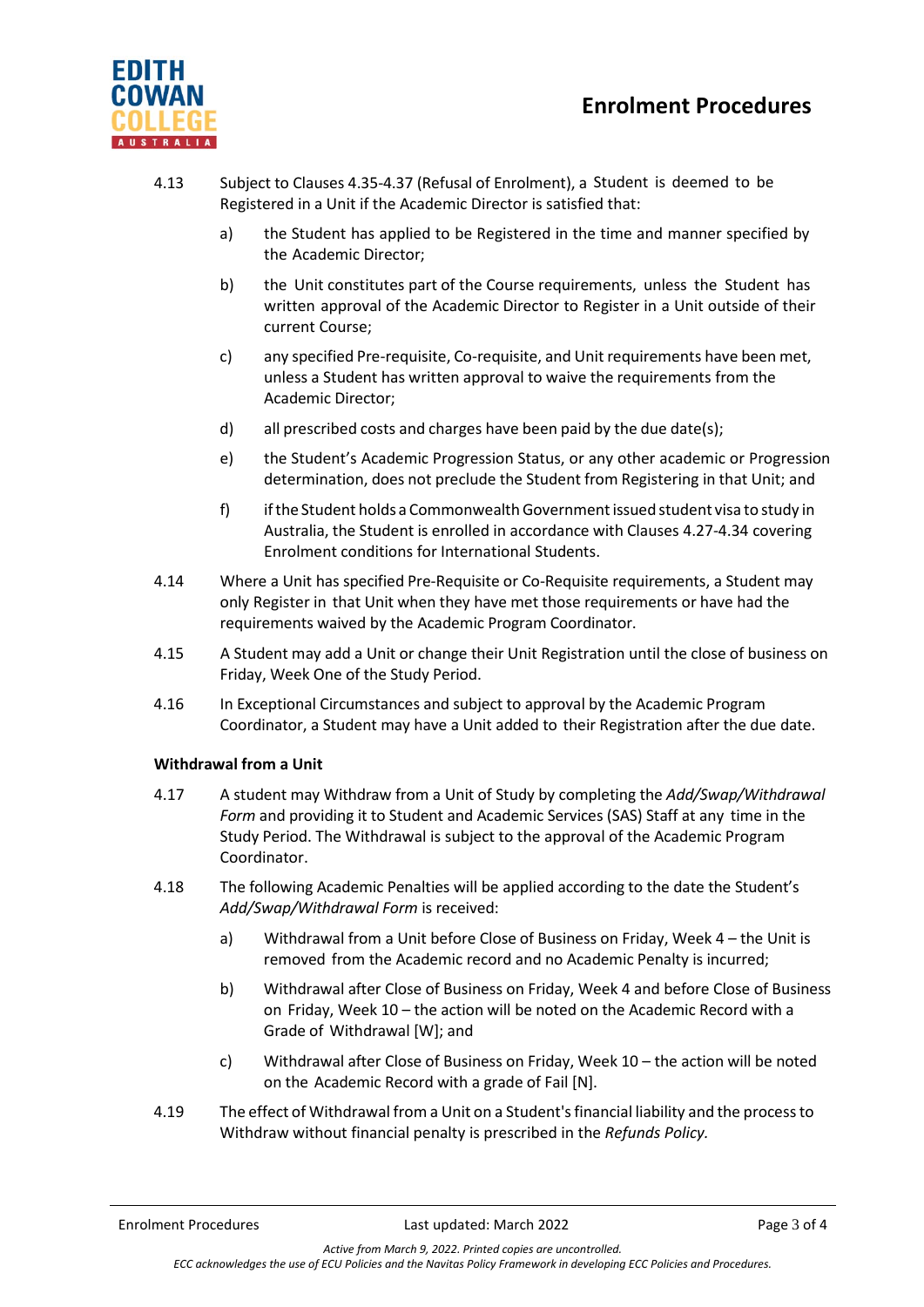# **Enrolment Procedures**



- 4.20 A Student may apply to Withdraw without Academic Penalty afterthe relevant Academic Penalty Date, provided that the Student applies to the Academic Director using the Prescribed Process.
- 4.21 Where there are reasonable grounds for doing so, the Academic Director may, in their absolute discretion, extend the time required for an application.
- 4.22 In determining a Student's application for Withdrawal without Academic Penalty, the Academic Director will consider whether the Student can demonstrate there are Special Circumstancesthat:
	- a) were beyond the Student's control;
	- b) did not make their full impact on the Student until on or after the relevant Academic Penalty Date; and
	- c) made it impracticable for the Student to complete the Unit requirements during the Study Period in which the Student undertook, or was due to undertake, the Unit.

## **Study Load**

- 4.23 Domestic Students may vary their Study Load via the ECC Portal or by notifying Student and Academic Services Staff. Diploma of Health Science has a minimum of 50% Study Load for all Students unless otherwise approved by the Academic Program Coordinator.
- 4.24 Domestic Students will be responsible for the implications of Study Load on Commonwealth or State financial support.
- 4.25 International Students are required to Register in a Full-time Study Load, according to their study plan, unless approved under Clause 4.31.
- 4.26 Students may, in certain circumstances, apply for an overload subject to approval from the Academic Director.

#### **International Student Confirmation of Enrolment (CoE)**

- 4.27 International Students will be issued with a Confirmation of Enrolment (CoE) that allows them to complete their Course of Study within the Registered Duration of that Course, taking into account any approved Credit awarded under the *Credit and Recognition of Prior Learning (RPL) Policy*.
- 4.28 Students who are At Risk of not completing within the time limits defined by their CoE will be contacted by the College and provided with advice and, where necessary, an Intervention Strategy that will enable satisfactory completion of their Course within an approved duration. See the *Academic Progression Policy.*
- 4.29 Students who are At Risk of not completing within the time limits defined by their CoE due to poor Academic Progression, and who cannot complete their Course within the approved duration, even with an Intervention Strategy as described in Clause 4.28, will have their CoE extended by ECC.
- 4.30 If a Student does not complete within the Registered Duration of the Course, the College may be restricted from issuing an extended CoE to allow the Student to complete their studies.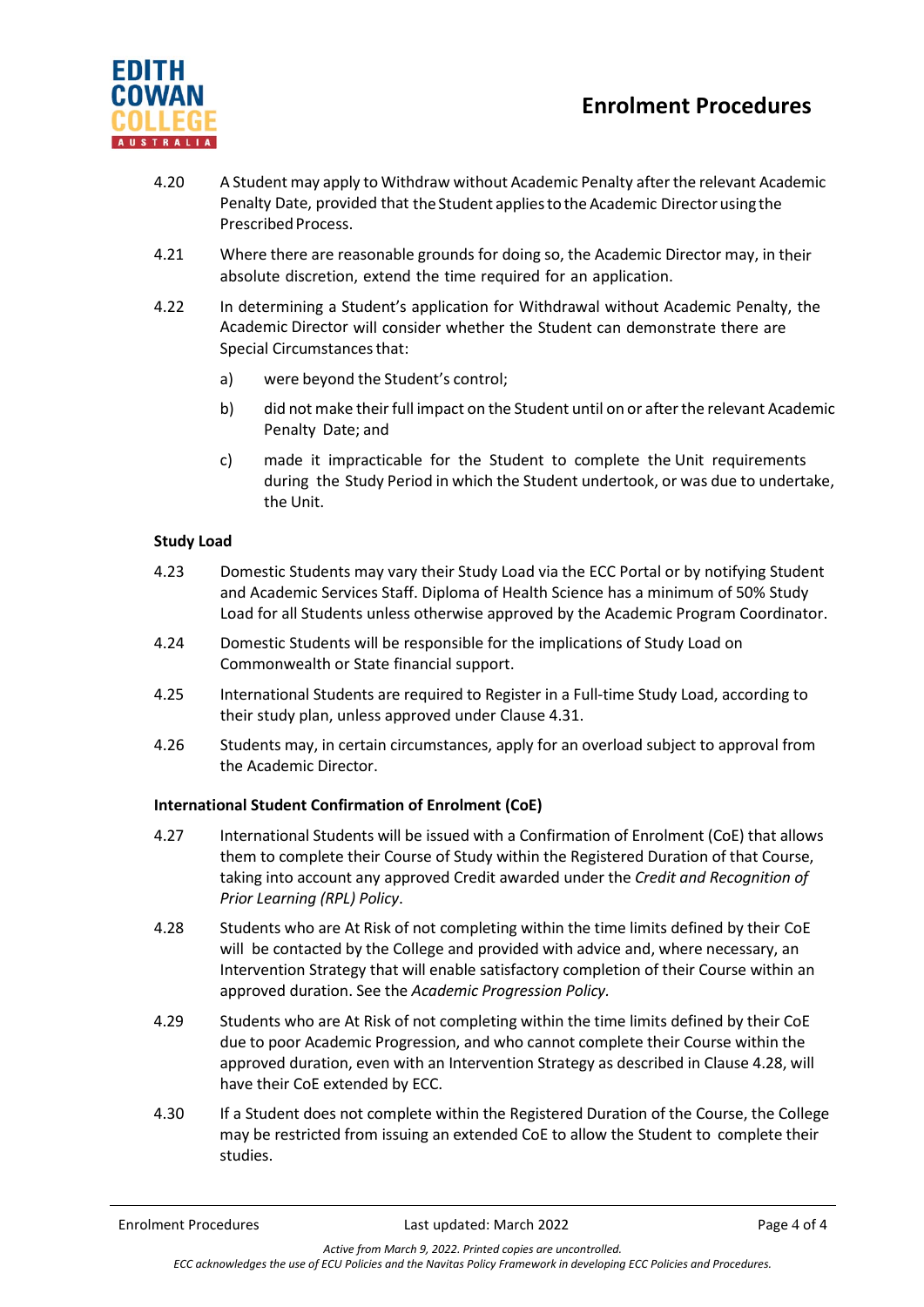



- 4.31 An International Student may only Register at less than the required level under the following circumstances:
	- a) Compassionate or Compelling Circumstances as recorded on their Student record;
	- b) as part of a documented Intervention Strategy, which has been implemented where a Student is at risk of not meeting satisfactory Course Progress requirements as outlined in the *Academic Progression Policy*; or
	- c) an opportunity exists within the Course structure and available Units to complete the Course in the Registered Duration.
- 4.32 The College will consider extending an International Student's Confirmation of Enrolment (CoE) on the following grounds:
	- a) there are Compassionate or Compelling Circumstances;
	- b) where the College has implemented, or is in the process of implementing, an Intervention Strategy for a Student who is at risk of not meeting satisfactory Course progress under the *Academic Progression Policy*; or
	- c) an approved Deferment or Suspension of Study has been granted under Standard 9 of the National Code.
- 4.33 Extensions of CoEs will be assessed on a case-by-case basis and will be assessed on individual merit.
- 4.34 If the College extends a CoE, it will advise the Student to contact Immigration to seek advice on any potential visa impacts.

# **Refusal of Enrolment**

- 4.35 The Academic Director may Refuse an application for Enrolment / Registration, or Suspend or Cancel an existing Enrolment / Registration, where:
	- a) the Enrolment/Registration does not comply with the conditions set out in Clause 4.2;
	- b) the applicant or Student does not fulfil the requirements for Enrolment/ Registration, including circumstances where the applicant does not meet the requirements of, or has otherwise not complied with a provision of an ECC Policy or Procedure;
	- c) the Course or Unit in which the applicant seeks to Enrol/Register will not be offered in the relevant Study Period;
	- d) the Cancellation is required to correct a clear error;
	- e) the applicant or Student has failed to return any College property;
	- f) the applicant or Student has failed to pay any amount owed by them to the College by the due date;
	- g) the Enrolment is in breach of state or federal legislation; or
	- h) the applicant or Student has gained, or seeks to gain, Enrolment by misrepresentation, falsification of documents or other dishonest or fraudulent means.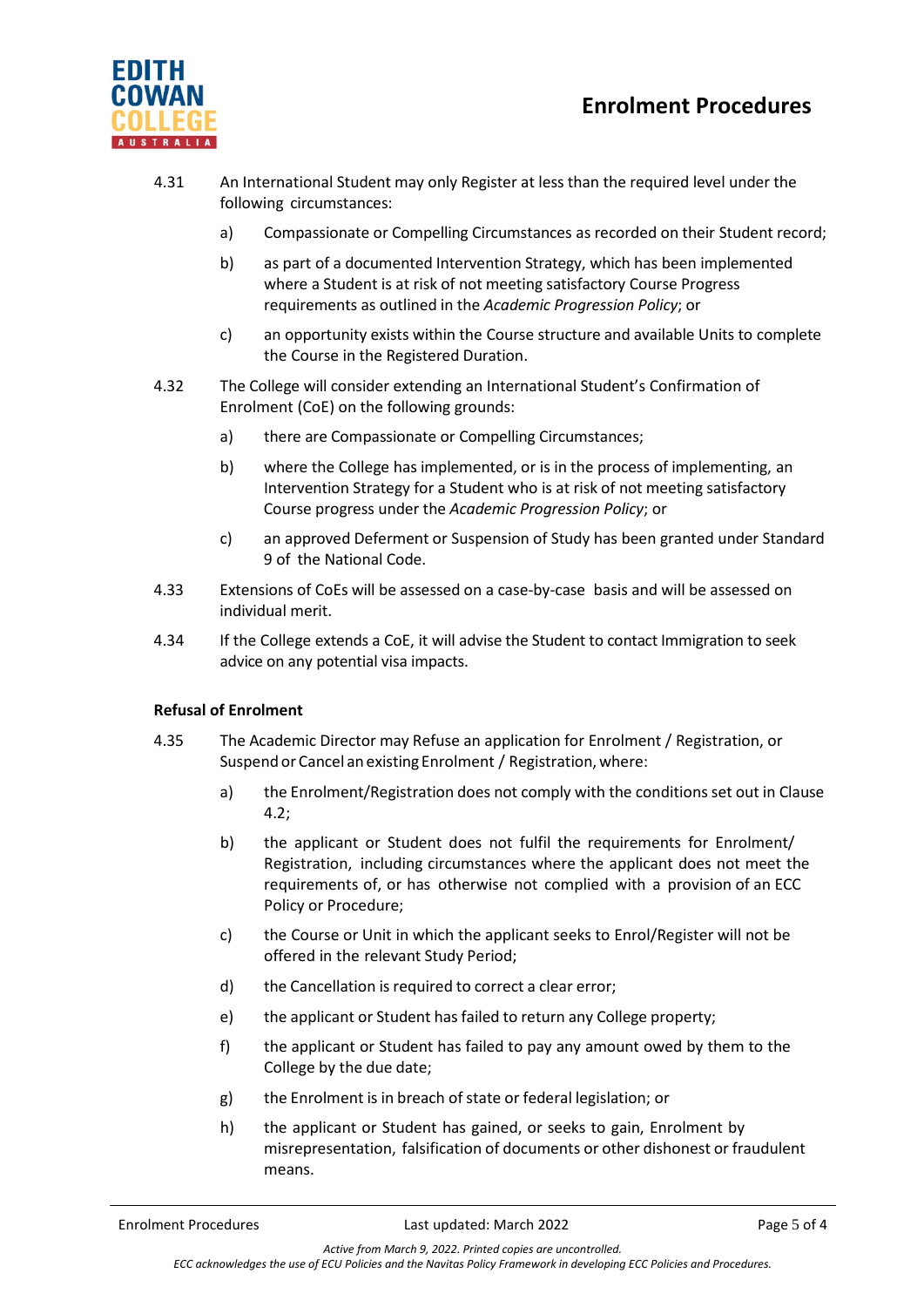



- 4.36 Any Credit obtained by a Student whose Enrolment is Cancelled under Clauses 4.35(a), (g) or (h), will be deemed not to have been awarded.
- 4.37 A Student whose application for Enrolment or Registration has been refused under these Procedures will be notified in writing of the decisions and the reason(s) for the refusal.

#### **Suspension or Cancellation of Enrolment**

- 4.38 The Academic Director may Suspend or Cancel a Student's existing Enrolment/ Registration where they are satisfied that the Student cannot, or is unlikely to be able to, meet the Inherent Requirements of the Unit or Course.
- 4.39 The Academic Director may Suspend or Cancel a Student's Enrolment/Registration due to a Fitness to Study concern, as outlined in the *Fitness to Study Policy.*
- 4.40 The Academic Director may Suspend or Cancel a Student's Enrolment/Registration due to Student behaviour, as outlined in the *Student Conduct Policy*.
- 4.41 A Student whose application for Enrolment/Registration has been Suspended or Cancelled under these Procedures will be notified in writing of the decisions and the reason(s) for the Suspension or Cancellation.
- 4.42 A Cancellation of Enrolment is not the same as a *Letter of Release*; an International Student who Cancels their Enrolment or Withdraws from a Course without a *Letter of Release* may risk having their visa cancelled by the Australian government and may be refused entry into Australia for up to three years.
- 4.43 Any decision to Cancel an International Student's Enrolment requires ECC to inform the student of its intention to Cancel Enrolment and the requirement to report the Student to the Department of Home Affairs. Such students will be informed of their right to appeal the decision within twenty-eight (28) Calendar Days before being reported.

#### **Course Deferral**

- 4.44 Where a current Student applies in writing for Deferral of their Course after Enrolment and within the first four weeks of the Study Period, (subject to approval), ECC will hold all fees paid and credit these towards the Student's subsequent Course at ECC. If the Student subsequently withdraws, the terms of the *Refunds Policy* apply from the date ECC received the Deferral request.
- 4.45 If the student applies for Deferral after the first four weeks of the Study Period, their place will be held, but all tuition fees applicable to that Study Period will be forfeited.

#### **Re-instatement of Enrolment**

- 4.46 Where a Student's Enrolment has been Cancelled under Clause 4.35(e), the Student's Enrolment and previous Academic Progression Status may be reinstated by the Academic Director, effective for the current Study Period or subsequent Study Period, on return in good order of the College's property.
- 4.47 Where a Student's Enrolment has been Cancelled under Clause 4.35(f), the Student's Enrolment and previous Academic Progression Status may be reinstated by the Academic Director, effective for the current Study Period or the subsequent Study Period at the Academic Director's absolute discretion: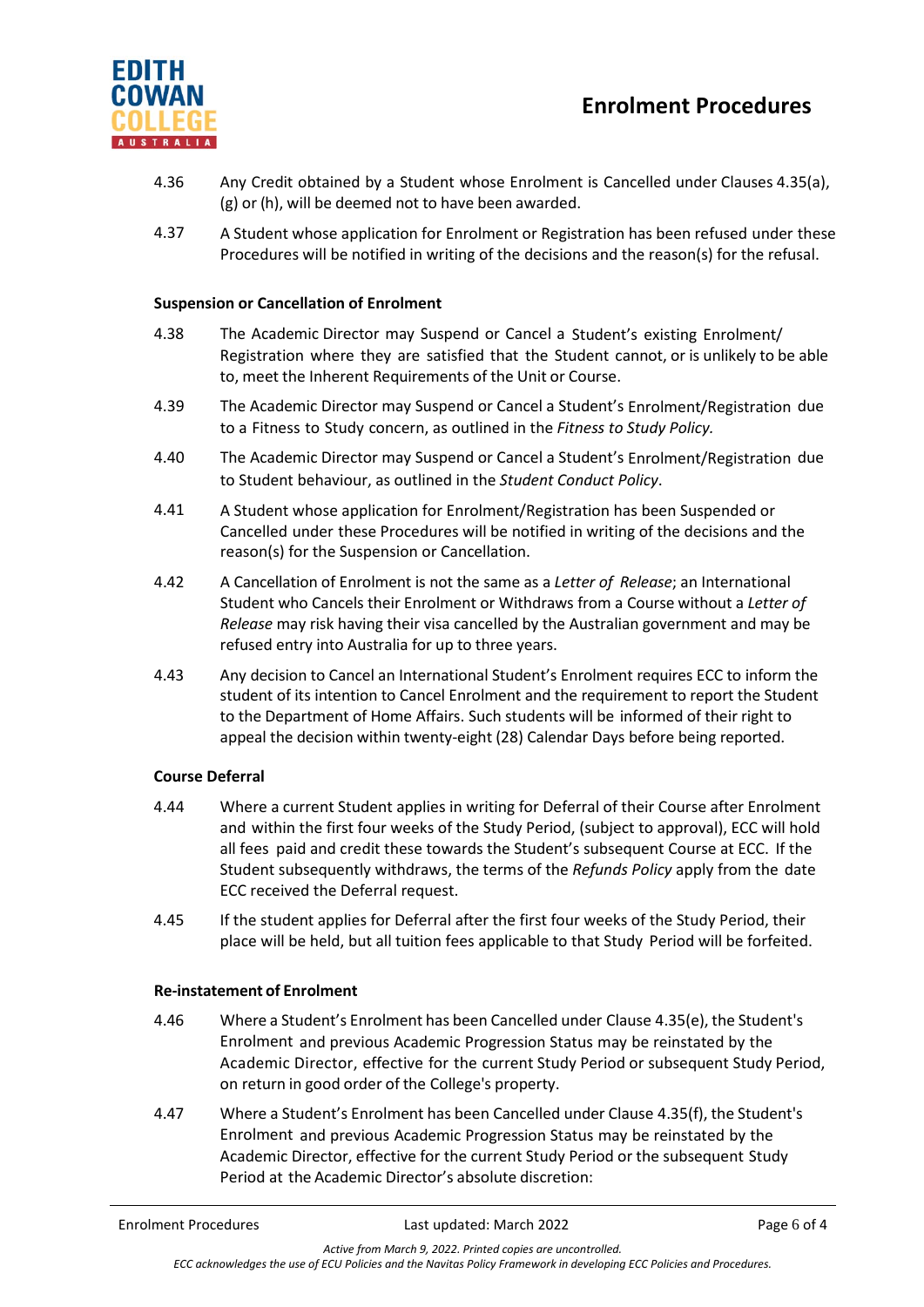# **Enrolment Procedures**



- a) upon payment of all outstanding charges and other money; or
- b) on the agreement to pay outstanding amounts by instalments.
- 4.48 If a Student's Enrolment is reinstated under Clause 4.47(b), and the Student defaults in paying an installment, the Student's Enrolment may be Cancelled.

## **Changing to Another Course**

- 4.49 A Student is required to undertake the Course for which they received an offer of Admission. Where a new Student wishes to change to another Course on arrival, they will need to:
	- a) contact ECC Admissions; and
	- b) apply before close of business on Friday, Week 1.
- 4.50 Where a Continuing Student wishes to change to another Course offered by ECC they will need to:
	- a) discuss the matter with the Academic Program Coordinator of the intended Course;
	- b) submit the *Change of Course / Change of Stream Form* to Student and Academic Services.
- 4.51 In some instances, it may not be possible or viable to change to another Course for reasons of timing, visa conditions, Course availability, current academic performance or not meeting entry requirements.

#### **Withdrawing from a Course**

- 4.52 Where a continuing Student wishes to Withdraw from a Course, they must discuss the matter with Student and Academic Services (SAS) staff. The SAS staff will provide information on the consequences of Withdrawing to allow the Student to make an informed decision. For International Students, once the Withdrawal is confirmed, ECC will cancel their CoE(s) via PRISMS which will in turn result in the Cancellation of the Student's visa.
- 4.53 A Student who wishes to Withdraw from their Course must submit a *Withdrawal (all ECC Courses) Request Form* via the Student and Academic Services team.
- 4.54 Withdrawing from a Course will not affect a Student's Academic Progression Status provided the notification is given before the Academic Penalty Date.
- 4.55 A Student who Withdraws from all Units during a Study Period and has not applied to Defer will be deemed to have Withdrawn from their Course.
- 4.56 A Student who has Withdrawn from their Course, and later wishes to resume their Course, must re-submit their application online and meet current Admission requirements and conditions; see the *Admissions Policy*. The Student may be required to complete the Course under a modified structure if the Course has been modified.
- 4.57 ECC will credit any fees paid according to the *Refunds Policy*. For International Students, ECC will then cancel the Confirmation of Enrolment (CoE) via PRISMS which may or may not result in the cancellation of the Student's visa.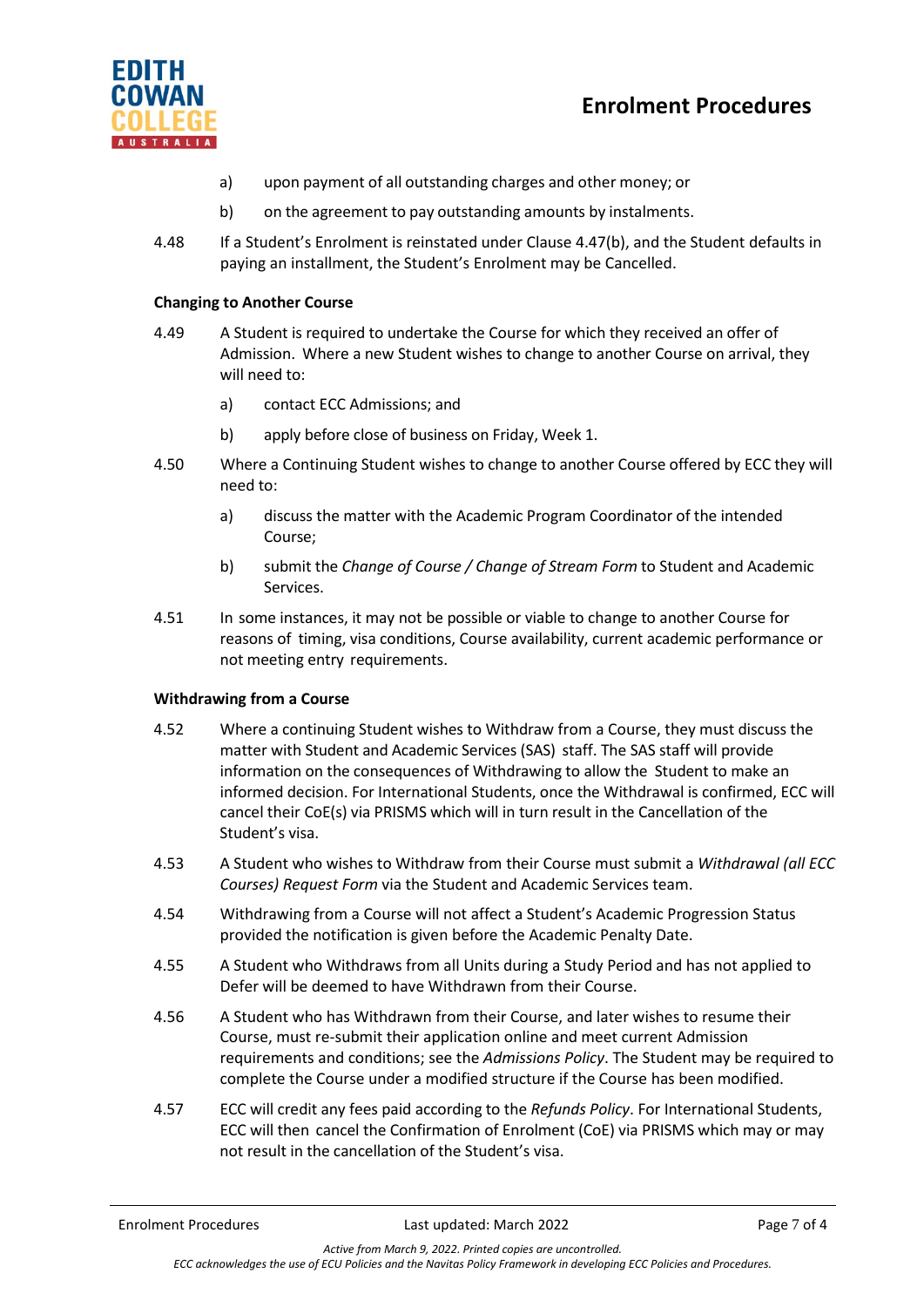

#### **Transferring Provider**

- 4.58 Domestic students may Transfer to another higher education provider if they choose.
- 4.59 It is an Australian regulatory requirement that International Students complete six (6) months of their Principal Course of Study before Transferring between Providers.
- 4.60 International Students who have not yet completed six months of their Principal Course of Study must submit a Transfer of Provider Request to ECC, which will be assessed and reviewed by the Admissions Manager and the Student and Academic Services Manager (or Nominees) according to the Enrolment Policy and these Procedures.

## *Transfers to ECC*

- 4.61 ECC will only assess requests to Transfer from another registered Provider to ECC within the first six months of their Principal program where the:
	- a) original registered Provider has ceased to be registered or the Course in which the Student is Enrolled has ceased to be Registered;
	- b) original registered Provider has agreed to the Student's release and recorded the date of effect and reason for release in PRISMS;
	- c) original registered Provider has had a sanction imposed on its registration that prevents the Student from continuing their Principal Course; or
	- d) government sponsor of the Student considers the change to be in the Student's best interest and has provided written evidence to support that change.

#### *Transfers from ECC*

- 4.62 Students who apply to Transfer after accepting their offer but before starting classes will not be approved except where:
	- a) the Student is unable to obtain an Australian visa; or
	- b) there are Compassionate and Compelling Circumstances.
- 4.63 Students who wish to Transfer to another Provider must complete the *Transfer of Provider Form* and outline the reasons for their transfer, together with documentary evidence to support the application.
- 4.64 ECC cannot consider any request for Transfer unless:
	- a) the Student has a valid unconditional Enrolment offer from the receiving Provider; and
	- b) if the student is under 18 years of age:
		- i. written evidence that Student's parent/legal guardian supports the Transfer; and
		- ii. written confirmation that the new Provider will accept responsibility for approving the Student's accommodation, support and general welfare arrangements as specified in Standard 5 of the National Code; and

if the student is a Sponsored Student:

c) written evidence that the Sponsor supports the transfer, or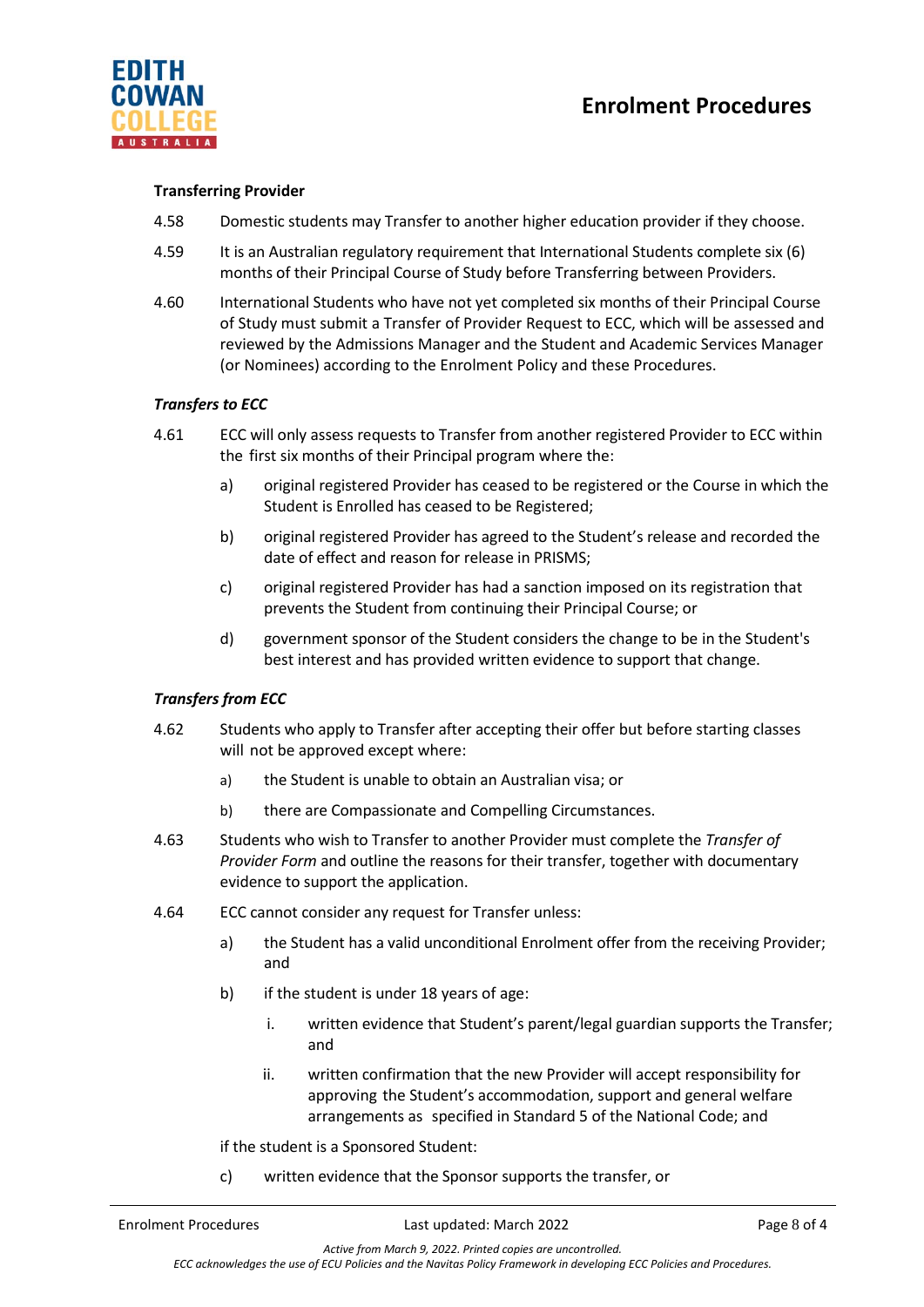



d) financial evidence that the Student is able to pay their own fees.

## *Grounds for Transfer*

- 4.65 Students must provide sufficient evidence to satisfy ECC that they have a genuine case for Transferring Provider.
- 4.66 In addition to the criteria listed in Clauses 4.62 4.65, circumstances in which ECC may grant approval for a Transfer are as follows;
	- a) ECC is unable to deliver the Course as outlined in the written agreement;
	- b) there is evidence that the Student's reasonable expectations about their current Course are not being met;
	- c) there is evidence that the Student was misled by ECC or an education agent regarding ECC and/or its Courses and therefore the Course is unsuitable to their needs and/or study objectives;
	- d) there is evidence of Compassionate and Compelling Circumstances that suggests transferring to another Provider is in the Student's best interest.
	- e) the Student will be reported because they are unable to achieve satisfactory Course Progress at the level they are studying, even after engaging with ECC's Intervention Strategies; and/or
- 4.67 ECC also deems the following circumstances to be reasonable grounds to decline an International Student's request to Transfer Provider prior to completing the first six months of the Principal Course of Study:
	- a) the Student changes their mind about the Course;
	- b) the Student expresses difficulty with Course material but has not:
		- i. availed themselves of any Intervention Strategy;
		- ii. submitted Assessments that would have provided formative feedback to support the Student;
	- c) the Student is experiencing accommodation problems;
	- d) the Student is experiencing homesickness or adjustment difficulties moving to Australia; and
	- e) where the student's application included information that is inconsistent with the claim made in a Transfer of Provider application.

#### *Request to Transfer Provider Approved by ECC*

- 4.68 Where an application for Transfer to another Provider is approved by the College, a recommendation to release the Student will be sent to ECU for a final decision on the request to Transfer Provider.
- 4.69 If an International Student with a Packaged offer with ECU is given a Letter of Release by ECU, ECC will cancel the Student's Enrolment and undertake its regulatory obligations in PRISMS.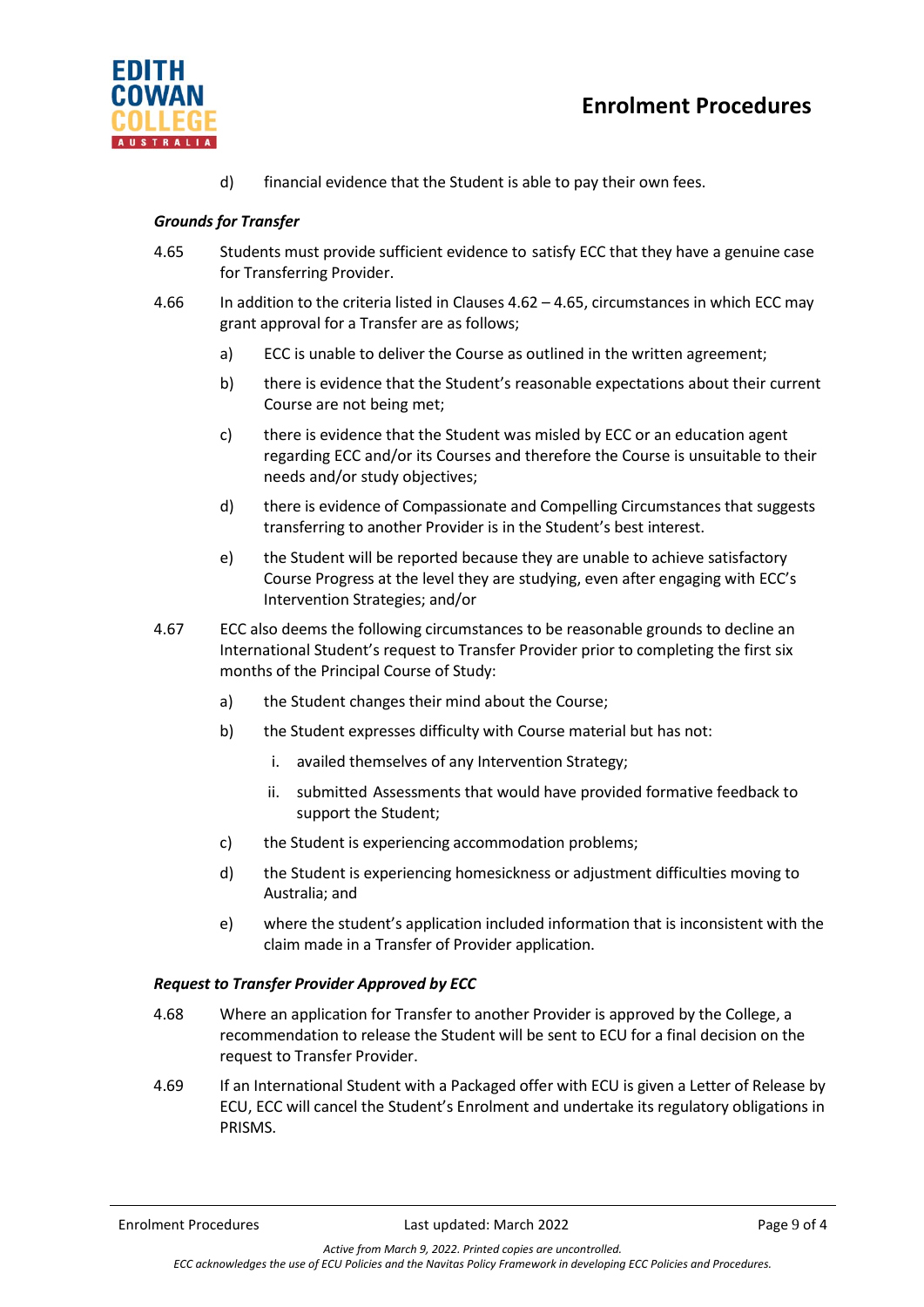



- 4.70 Any Cancellation fees/penalties will be applied in accordance with the *Refunds Policy*.
- 4.71 Students take full responsibility for contacting the Department of Home Affairs in relation to their Student visa.

## *Request to Transfer Provider is Denied*

- 4.72 Where an application for Transfer to another Provider is denied, the Student's Enrolment will remain current and the Student will be advised of the decision and the reason for the refusal in writing within fifteen (15) Calendar Days.
- 4.73 ECC will not undertake its reporting requirements in PRISMS until the timeframe for Student Appeal have expired.

## **Student Appeal**

- 4.74 Students may Appeal decisions made by ECC in relation to the following Clauses in these Procedures:
	- a) 4.4 Enrolment Status;
	- b) 4.35(a) or (g) Refusal of Enrolment;
	- c) 4.38 Suspension or Cancellation of Enrolment due to not meeting Inherent Requirements;
	- d) 4.39 Suspension or Cancellation of Enrolment due to Fitness to Study;
	- e) 4.40 Suspension or Cancellation of Enrolment due to Student Misconduct; and
	- f) 4.73 Denied application to Transfer Provider.
- 4.75 The existence of any of the circumstances in Clauses 4.62 4.64 or Clause 4.66 does not in itself mean that a Student Appeal will be successful, or that a Student will be allowed to Enrol where this is not permitted by Policy or Procedure.
- 4.76 A request for a Student Appeal under these Procedures must be lodged according to the *Student Appeals Policy* and *Student Appeals Procedures.*

#### **5. RELATED DOCUMENTS:**

- 5.1. These Procedures support the *Enrolment Policy.*
- 5.2. Relevant to these Procedures are the following:

*Admissions Policy Credit and Recognition of Prior Learning (RPL) Policy Academic Progression Policy Student Appeals Policy*

5.3 These Procedures were written to meet the requirements of the following:

*[National Code of Practice for Providers of Education and Training to Overseas](https://internationaleducation.gov.au/Regulatory-Information/Pages/National-Code-2018-Factsheets-.aspx)  [Students](https://internationaleducation.gov.au/Regulatory-Information/Pages/National-Code-2018-Factsheets-.aspx) [Higher Education Standards Framework \(HESF\)](https://www.teqsa.gov.au/higher-education-standards-framework-2015) [Australian Qualifications Framework \(AQF\)](https://www.aqf.edu.au/) [AQF Qualifications Pathway Policy](https://www.aqf.edu.au/aqf-policies)*